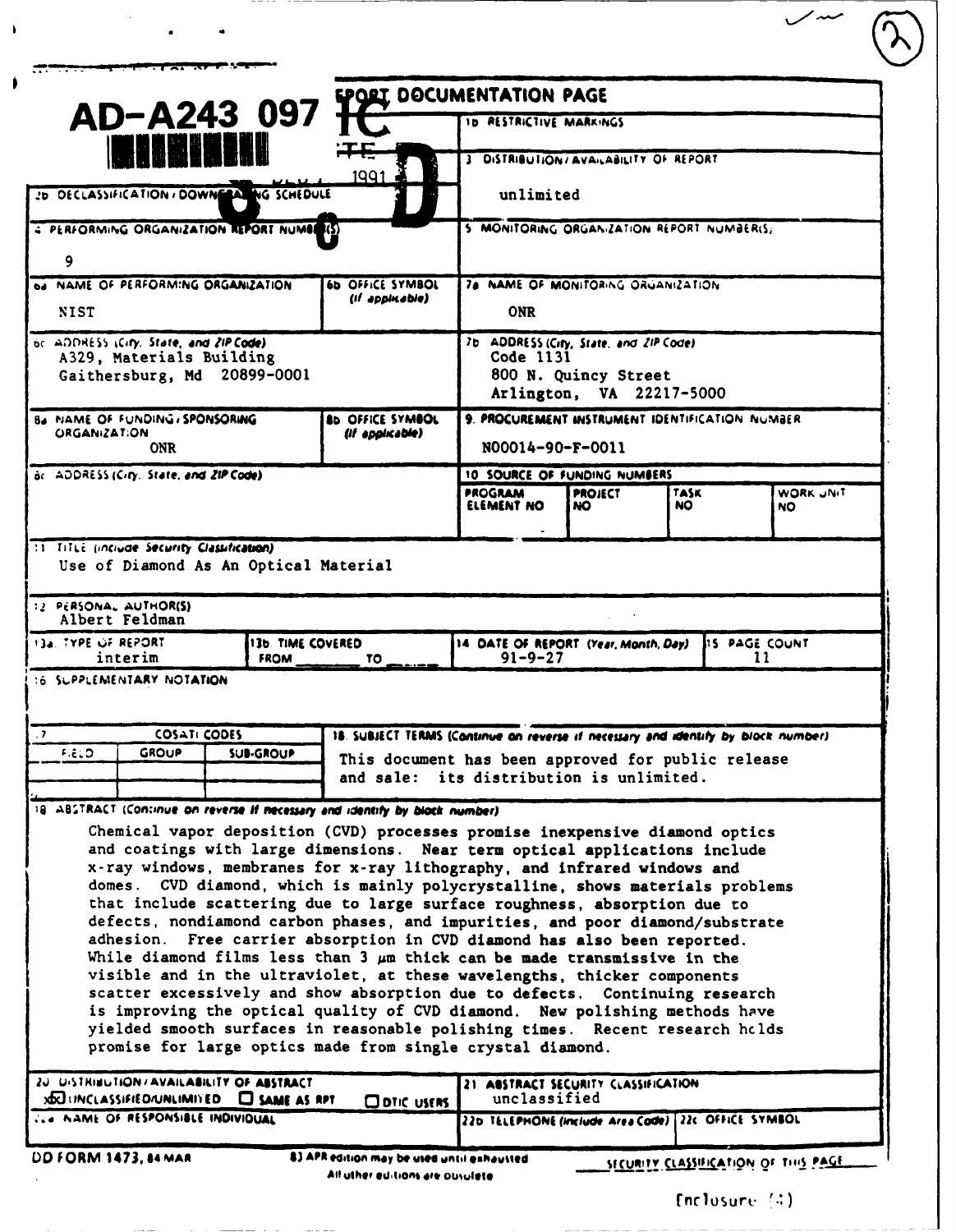|                | Acemasion Fer      |     |
|----------------|--------------------|-----|
|                | NTIS GRAAI         | ٦,  |
| <b>MIG TIB</b> |                    | ٦   |
|                | Umannoumeed        | - 1 |
|                | Justifisation      |     |
|                |                    |     |
|                |                    |     |
|                | Distribution/      |     |
|                | Availability Codes |     |
|                | Avsil and/or       |     |
| <b>Dist</b>    | Special            |     |
|                |                    |     |
|                |                    |     |
|                |                    |     |
|                |                    |     |

**USE** OF **DIAMOND AS AN OPTICAL** MATERIAL

**OFFICE OF NAVAL RESEARCH** 

Contract N00014-90-F-0011

**R&T Project No. IRMT 025** 

**TECHNICAL** REPORT **No. 9**

Albert Feldman

submitted to

Proceedings of the 38th Sagamore **Army** Materials Research Conference Plymouth, **MA,** Sept. 10-12, **1991**

National Institute of Standards and Technology

Ceramics Division

Gaithersburg, MD **20899**



Reproduction in whole or in part is permitted for any purpose of the United States Government

This document has been approved for public release and **sale;** its distribution is unlimited

# **91 1209 027**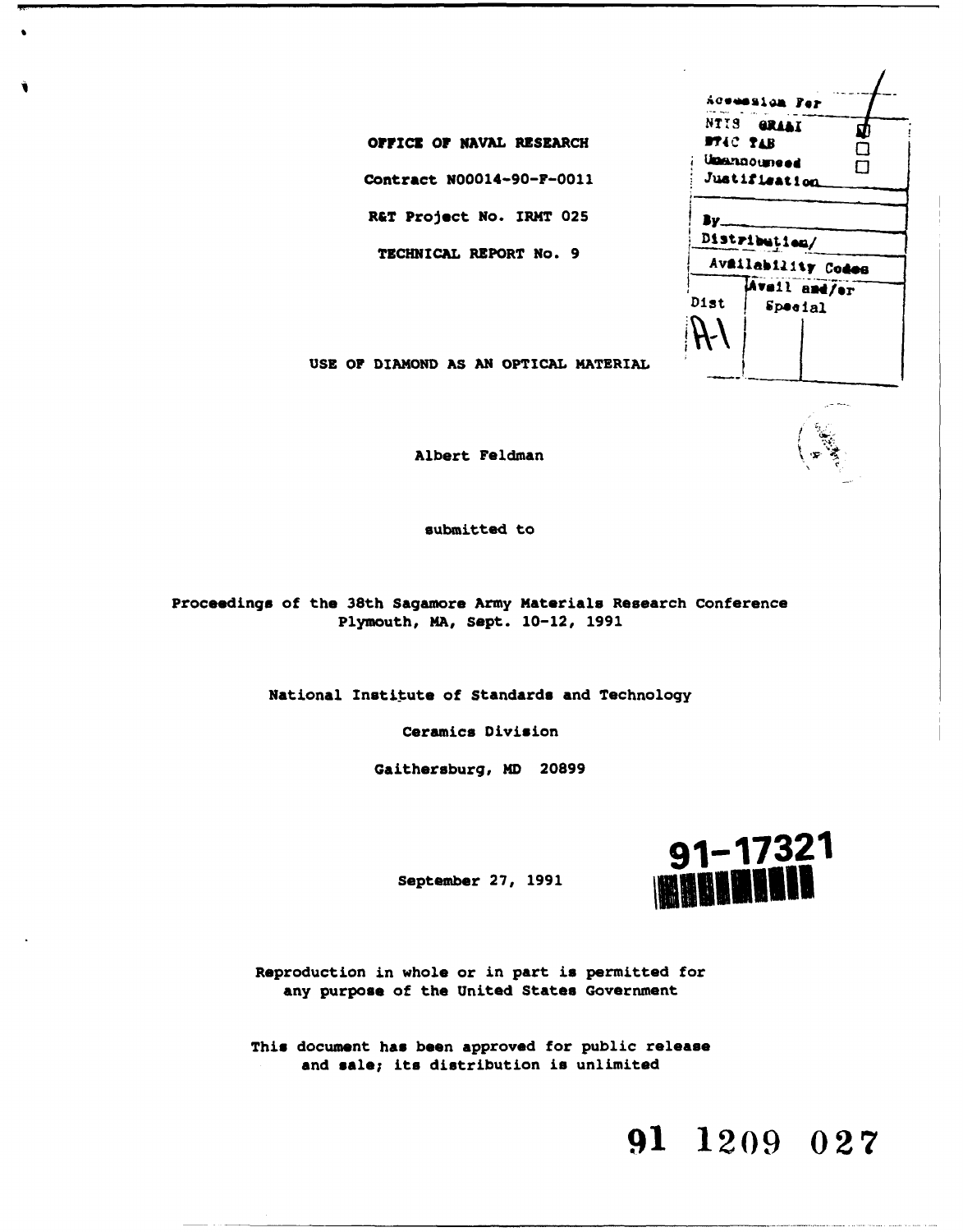## USE OF DIAMOND AS AN OPTICAL MATERIAL.

#### Albert Feldman

### Ceramics Division, Materials Science and Engineering Laboratory National Institute of Standards and Technology Gaithersburg, MD **20899**

#### INTRODUCTION

The high transmissivity of perfect diamond over extensive regions of the electromagnetic spectrum, in combination with diamond's great hardness, large abrasion resistance, high thermal conductivity, and chemical inertness make diamond a **highly** desirable optical material. Until recently, the high cost and small dimensions of optical quality diamond have limited the use of diamond to a few specialized optical applications; the best optical quality diamond, type **IIa** diamond, still comes from natural sources. However, new chemical vapor deposition **(CVD)** processes promise to make available inexpensive bulk diamond of large dimensions and thin film diamond over large areas, thus making possible the widespread use of diamond optics and optical coatings **[1,2,3].** X-ray windows of **CVD** diamond are already commercially available [4]. Anticipated optical applications include infrared windows and domes, high power laser windows, and membranes for x-ray lithography **(5].** Other possible applications include electroluminescent devices **(6],** lasers **(7],** and optical switches **(8].**

This article focuses on the status of **CVD** diamond as an optically transparent material. **CVD** diamond, which is mainly polycrystalline, exhibits several materials problems that limit its optical transmission, such as scattering due to large surface roughness and absorption due to defects, nondiamond carbon phases, and impurities. New polishing methods promise smooth surfaces in reasonable polishing times; however, work on surface figure, to my knowledge, has not yet been addressed. While intrinsic multiphonon processes limit the transmissivity of all diamond between **2.5** and **6.5** pm, **CVD** diamond usually

**<sup>\*</sup>** This work was supported in part by the Office of Naval Research.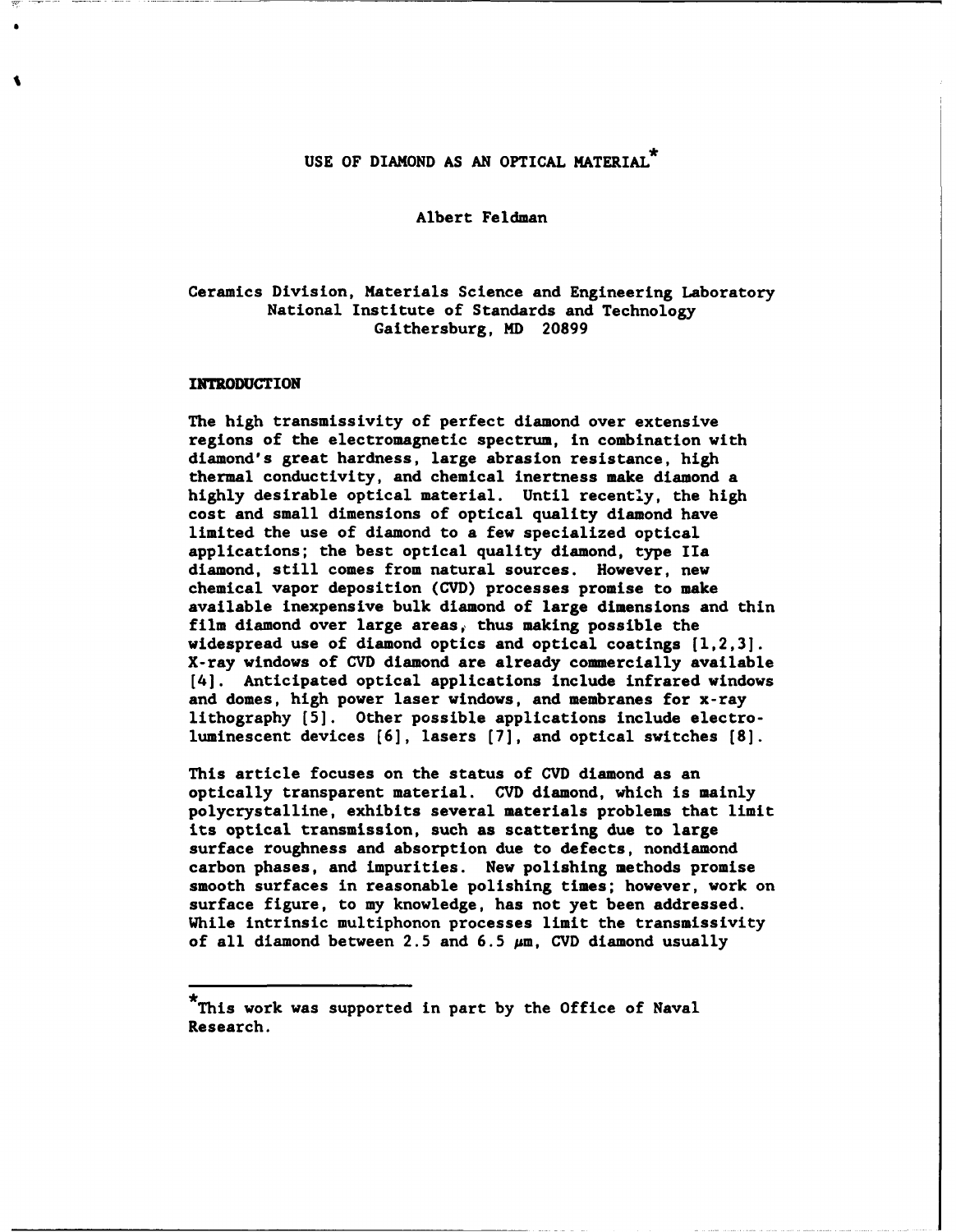contains high densities of lattice defects causing normally forbidden single phonon absorption processes to occur between **7.5** to 12 pm. In addition, free carrier absorption in **CVD** diamond has also been reported. While diamond windows less than **10** pm thick can be made transmissive to visible and uv radiation, thicker components scatter excessively and show absorption due to defects.

 $\bullet$ 

Continuing research is improving the optical quality of **CVD** diamond. Recently, novel methods for producing single crystal (non-CVD methods) or near single crystal diamond have been reported. When fully developed, these methods could make available large optics of single crystal diamond.

High deposition temperature, large thermal expansion mismatch, and poor adhesion now limit the use of **CVD** diamond as a hard coating material. To overcome some of these difficulties, a method has been developed to place a diamond coating on ZnSe **by** bonding the coating to the substrate with a chalcogenide glass layer **[9].**

#### **DISCUSSION**

Deposition Methods. Several deposition methods are being used to deposit diamond by **CVD.** High quality diamond has been made **by** hot filament **CVD [3],** microwave plasma **CVD [10], DC** plasma torch **[11],** radio frequency plasma torch **[12,13],** microwave plasma torch [14], and oxy-acetylene torch **[15].** Except for the oxy-acetylene torch method, the charge gas for producing diamond is hydrogen mixed with a hydrocarbon such as methane, acetylene, methyl alcohol, ethyl alcohol, or acetone **[16].** The hydrogen fraction in the feed gas is almost always greater than **90** per cent. The quality of the diamond usually improves with increasing hydrogen fraction in the feed gas. It is also found that oxygen added to the charge gas improves the diamond quality [17]. Carbon monoxide mixed with hydrogen has also been used **[18].** In the plasma torch methods, argon is sometimes used as a sheath gas. In the case of the oxyacetylene torch, only acetylene and oxygen comprise the charge gas. In this case, deposition is carried out in the reducing part of oxygen-poor torch flame.

Substrate temperatures during deposition usually fall in the range **600** to **1000 \*C.** Depositions have been done at temperatures below 400 **°C [19];** however, the growth rates are low and the quality of the diamond, as determined **by** Raman spectroscopy, is poor. Recently, depositions **by** the oxy-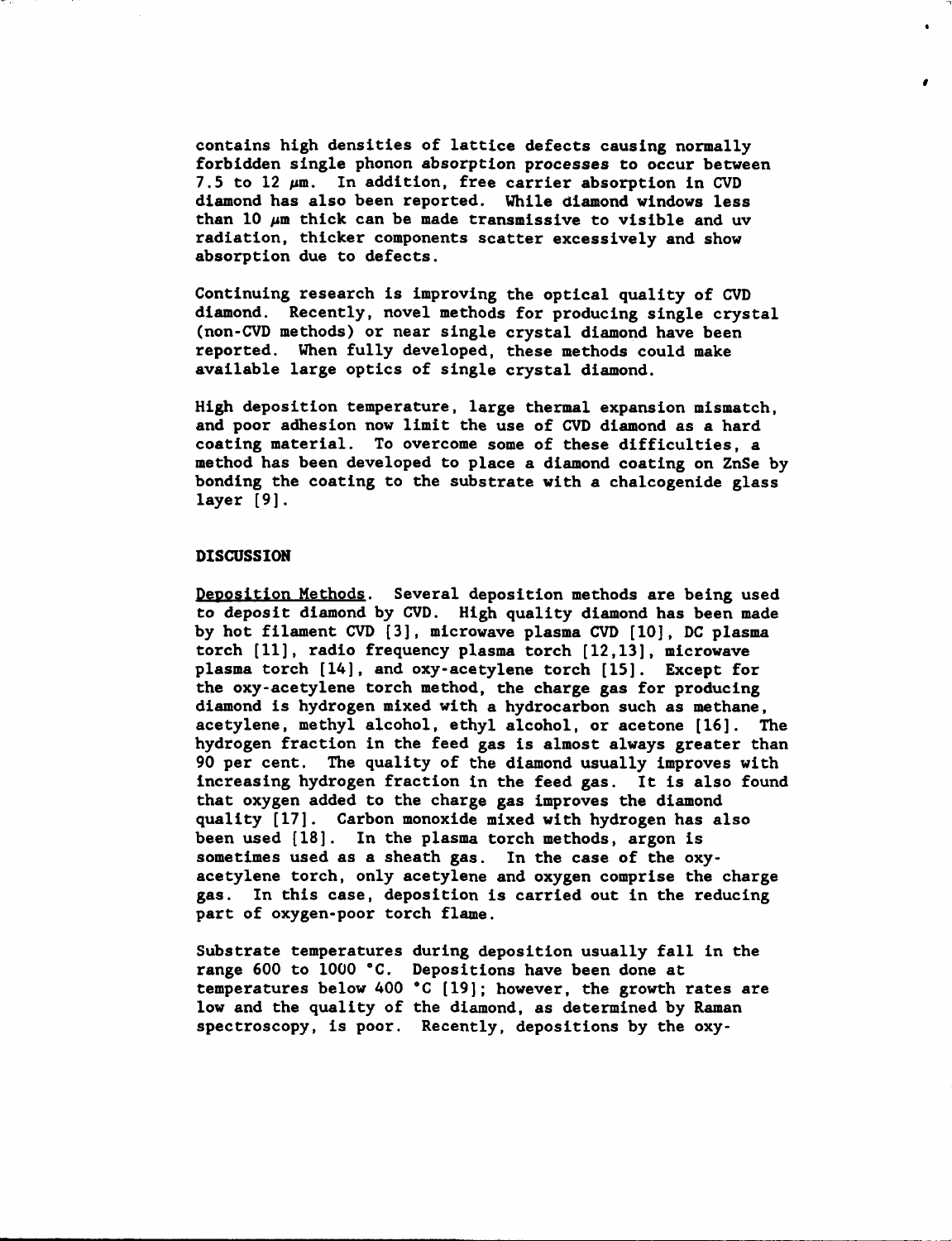acetylene torch method at substrate temperatures up to **1600 "C** have resulted in the growth of single erystal diamonds at high growth rates [20]. The method appears very promising for producing boule-sized single crystal diamonds of high optical quality.

**A** creative method for producing nearly single crystal diamonds layers over large areas has been developed recently [21]. Selective area etching was used to produce an array of etch pits of a well defined pyramidal shape in a single crystal silicon substrate. **A** slurry containing single crystal diamond particles of a matching pyramidal shape was applied to the surface of the substrate and then removed. Diamond particles that had been left behind were embedded in each of the etch pits. These particles were crystallographically oriented to within several degrees. When the substrate was placed in a **CVD** reactor, the diamond particles acted as seeds for diamond growth, resulting in a continuous diamond film that was nearly a single crystal.

There have been two reports of single crystal diamond nucleation on single crystal copper substrates. Both methods rely on the lack of solubility of carbon in copper. In one experiment [22], carbon ions were implanted into a single crystal copper substrate at an elevated temperature. **A** transmission electron microscope diffraction pattern indicated that a single crystal diamond layer had formed on the surface of the copper.

In the other experiment, carbon ions were implanted into single crystal copper substrates at room temperature **[23].** The surface of the specimen was then exposed to high power radiation from an excimer laser. The laser pulse energy was chosen to cause the surface of the copper substrate to melt and then to refreeze rapidly. During refreezing of the copper, the carbon atoms were expelled and forced to the surface, precipitating on the surface as a diamond layer.

**A** halogen-assisted **CVD** method has recently been discovered for producing diamond [24]; however, this research is in an early stage and has not yet resulted in good quality diamond films.

Optical Properties of **CVD** Diamond. Many of the projected optical applications of **CVD** diamond are based on the known intrinsic properties of diamond. The intrinsic absorption mechanisms of diamond are due to interband transitions of electrons across the fundamental electronic energy gap at 5.45 eV, and to multiphonon generation in the infrared between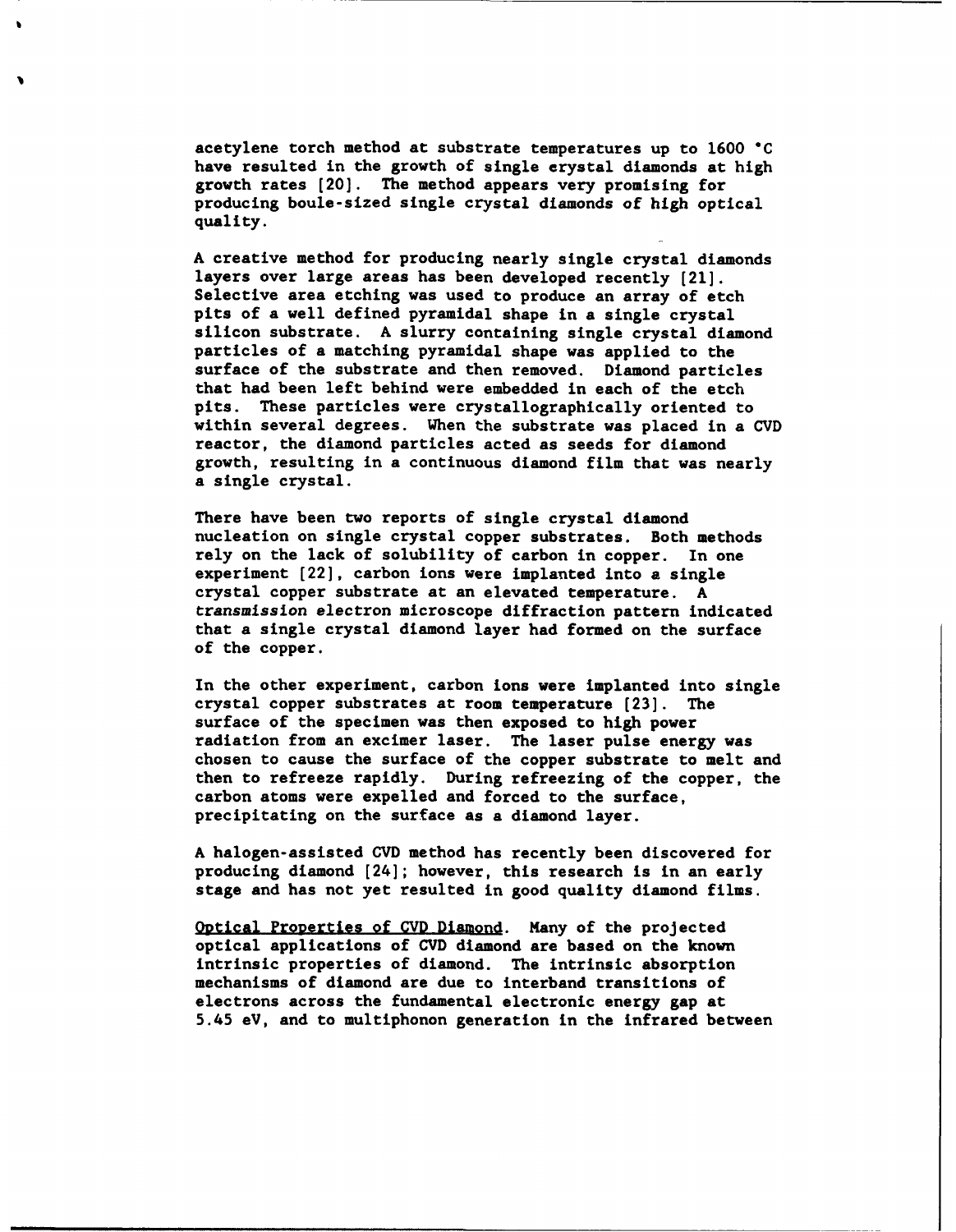**2.5** and **6.5** pm. Generally, absorption due to 2-phonon and 3 phonon generation predominates; higher order phonon generation has significantly decreased probability. Absorption due to generation of single phonons is forbidden because of crystal symmetry. Thus, perfect diamond is transparent between **225 run** in the ultraviolet and  $2.5 \mu m$  in the infrared, and from  $6.5 \mu m$ in the infrared to zero frequency **(DC).** Because the absorption process in the infrared between **2.5** and **6.5** pm is of second order and higher, the absorption coefficients are small so that thin diamond films may transmit adequately for many infrared applications in this wavelength range.

**CVD** diamond is not yet of the quality of the best natural single crystals because of the high density of defects in the material **(25].** Several types of defects are present. Lattice defects, such as grain boundaries, twin boundaries, stacking faults, and dislocations, break the crystal symmetry of the diamond lattice resulting in absorption due to generation of single phonons. Thus, absorption **by** single phonon creation in **CVD** diamond has been observed at wavelengths longer than **6.5** pm. Many of the principal features in the diamond phonon spectrum have been identified in these transmission spectra **[25].**

Impurities can produce electronic states within the electronic band gap or can lead to local vibrational modes resulting in unwanted absorption. Nitrogen is known to significantly limit the transmission of diamond in the ultraviolet and is responsible for absorption features in the infrared **[26].** Hydrogen in combination with carbon produces a **C-H** stretch absorption feature in-the infrared near 2800 cm<sup>-1</sup> **[25,27,28,29,30,31,32,33,34].** Other spectral features due to hydrogen have been observed in bulk diamond and may be present in **CVD** diamond **[35].**

**CVD** diamond usually contains nondiamond carbon phases that induce absorption especially in the visible and ultraviolet. The presence of nondiamond phases of carbon is usually detected **by** Raman spectroscopy. The Raman spectrum of pure diamond consists of a single peak located at 1332 cm<sup>-1</sup> wavenumber shift. **CVD** diamond usually exhibits an additional broad peak near **1500** cm"1 that is attributed to a graphitic phase. The sizes of the two peaks (after substraction for any luminescence background signal) is used as a qualitative measure of the diamond quality.

Recent experiments have shown that diamond can be made **highly** transmissive in the far infrared. Attenuation of the optical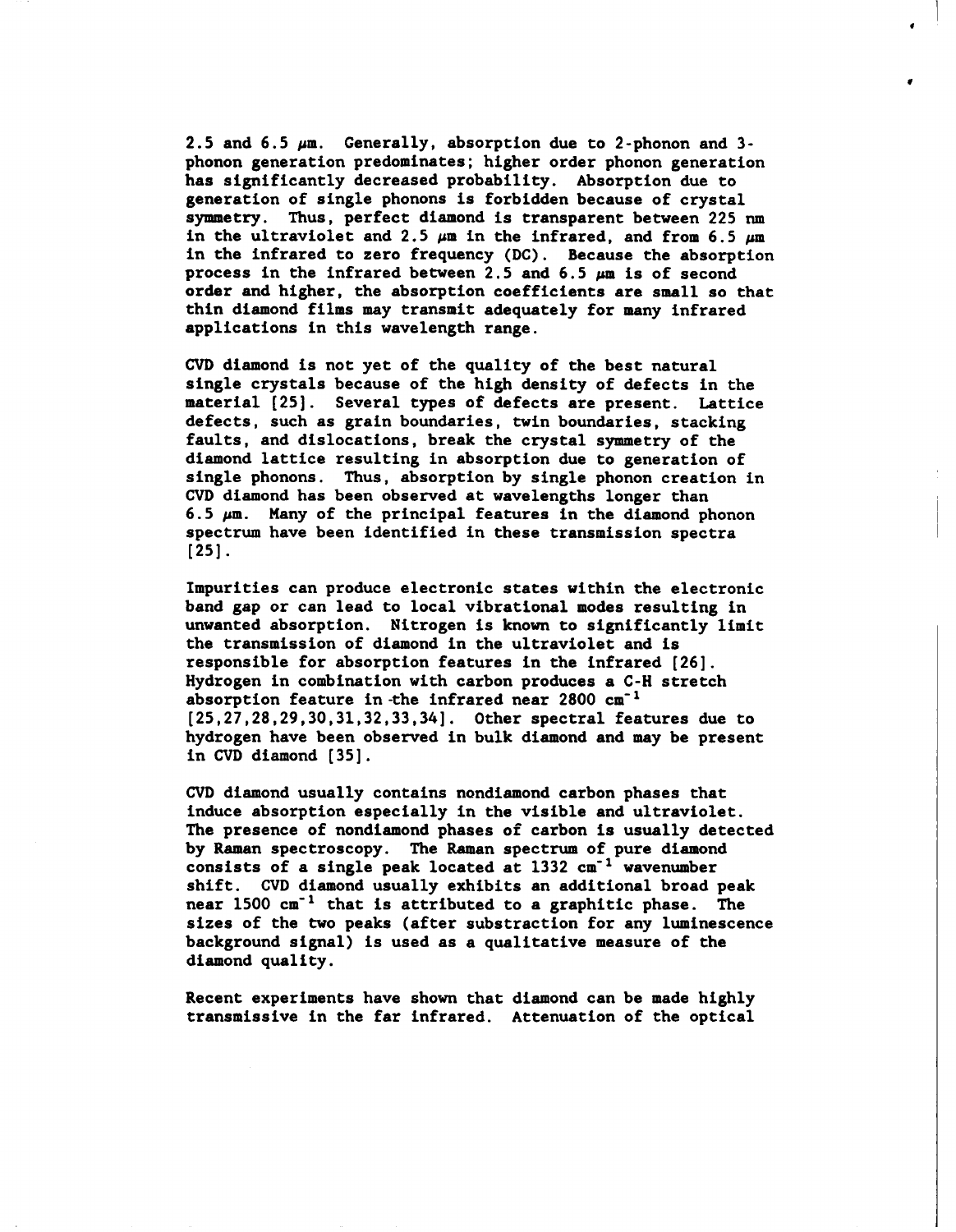signal was attributed both to free carrier absorption and to optical scatter [34].

Polishing **CVD** Diamond. **CVD** diamond films usually grow with surfaces that are undesirable for most optical application because of large surface roughness. Smooth diamond films can be made if the nucleation density is high; however, the thickness of such films is limited to several micrometers as the roughness tends to increase with increasing film thickness. However, in a recent paper, Wild et al. **[36]** have reported that diamond films grown with a **<100>** texture appear to grow smoother as the film thickness increases. Films of this type have been grown with thickness greater than 100  $\mu$ m. Transmittance measurements indicate that these films show a higher optical transmittance that conventionally grown **CVD** diamond films.

Methods of polishing diamond films are being developed to produce smooth films. Because **CVD** diamond is polycrystalline and hard, it is very difficult to polish; polishing **by** conventional methods is very slow. Wang et al. **[32]** have polished **CVD** diamond films on a cast iron scaife heated to **350 \*C.** Six weeks of polishing were required to obtain a mirrorlike surface. To increase the polishing rate a sample was annealed in an atmosphere of **0.01%** oxygen in argon at **1000 °C** for 4 hours; the film surface turned black. In this case, the time for polishing was reduced to one week. Polishing with potassium nitrate also increased the polishing rate; however, the specimen had to be carefully monitored to avoid destruction. Polishing decreased the peak-to-valley surface roughness from  $1.2 \mu m$  to less than  $0.1 \mu m$ .

Yoshikawa **[37]** has pioneered a thermochemical method for polishing diamond at high rates. In his method, a rotating polishing plate of iron or nickel is held at an elevated temperature inside an environmental chamber capable of supporting a vacuum. The **CVD** diamond surface is polished **by** holding it in contact with the rotating plate. In an atmosphere of hydrogen, iron produced the highest polishing rate and nickel produced nearly as high a polishing rate. No polishing action was observed with molybdenum or with cast iron plates and no polishing was observed at **700 \*C** or lower. At **750 °C** and above, the polishing rate increased with increasing temperature. At **950 "C,** the entire surface was polished after 20 min. The polishing rate also increased with applied pressure; however, excessively high pressures made the polishing process unstable. Increasing the lapping speed also increased the polishing rate. The average roughness, **Ra,**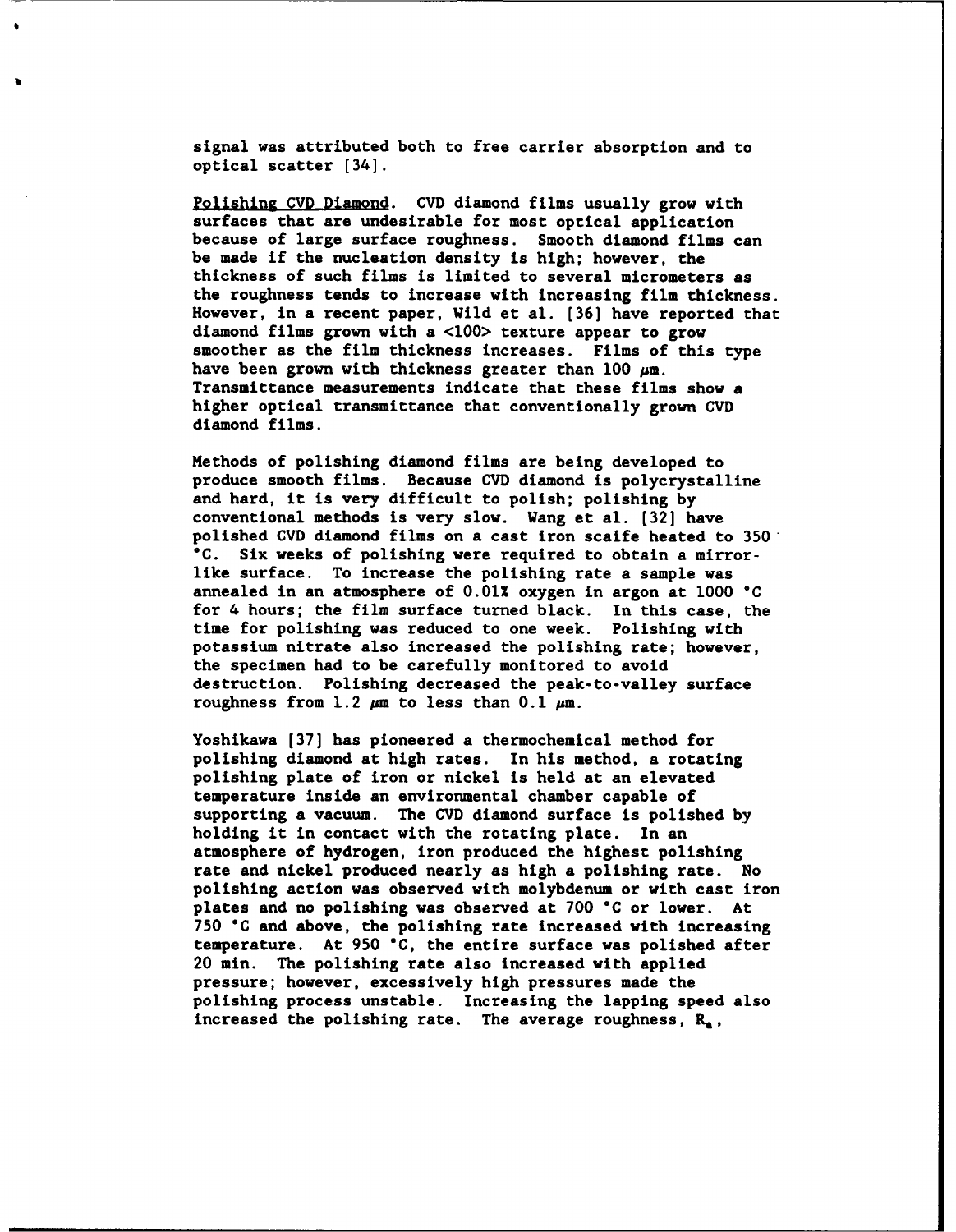obtained on a **7 mm** square specimen was **2.7** nm.

Frequently, the diamond surface is too rough for polishing directly. Yoshikawa has planed the surface of the specimen prior to polishing **by** irradiating the specimen with a **Q**switched Nd-doped yttrium aluminum garnet **(Nd:YAG)** laser in one atmosphere of oxygen. **A** peak-to-valley roughness of **3** pm could be obtained **by** this process. Several authors have used variations of Yoshikawa's method to polish **CVD** diamond **[38,39]**

Protrusions that sometimes grow on the diamond surface must be removed prior to polishing. Harker et al. **[38]** have used reactive plasma etching to remove such protrusions. In order to etch only the protrusions and not the surrounding material, a nonreactive gold coating was applied to the entire surface. The protrusions were then exposed for reactive plasma etching with oxygen.

Another method of polishing **CVD** diamond **by** ion beam polishing has been developed [40]. The rough surface of a diamond specimen is spin coated with a mixture of photoresist and a Tisilica emulsion to produce a plane surface. The surface is then etched with an oxygen ion beam; the angle of incidence is chosen to match the etching rate of the coating with the etching rate of diamond. The average root-mean-squared roughness on a **5** cm diameter film was 4.9 nm.

X-ray Window. Because of its low atomic number, carbon is **highly** transparent to x-ray radiation. The excellent mechanical properties of diamond make it useful as an ultrathin x-ray window for an energy dispersive x-ray fluorescence detector (4]. This is the first optical application of **CVD** diamond. In this application diamond is replacing beryllium which must be made considerably thicker to support vacuum. The optical transparency and mechanical stability of diamond also make **CVD** diamond a possible membrane material for x-ray masks. X-ray masks are used in the x-ray lithography of integrated circuits **(5].**

#### **CONCLUSION**

The superior properties of diamond make it a candidate for a number of optical applications. The most immediate application is the diamond x-ray window. The quality of **CVD** diamond for other applications, such as infrared transmissive elements and coatings, is continually improving but is not yet sufficient. Surface roughness is a major impediment to optical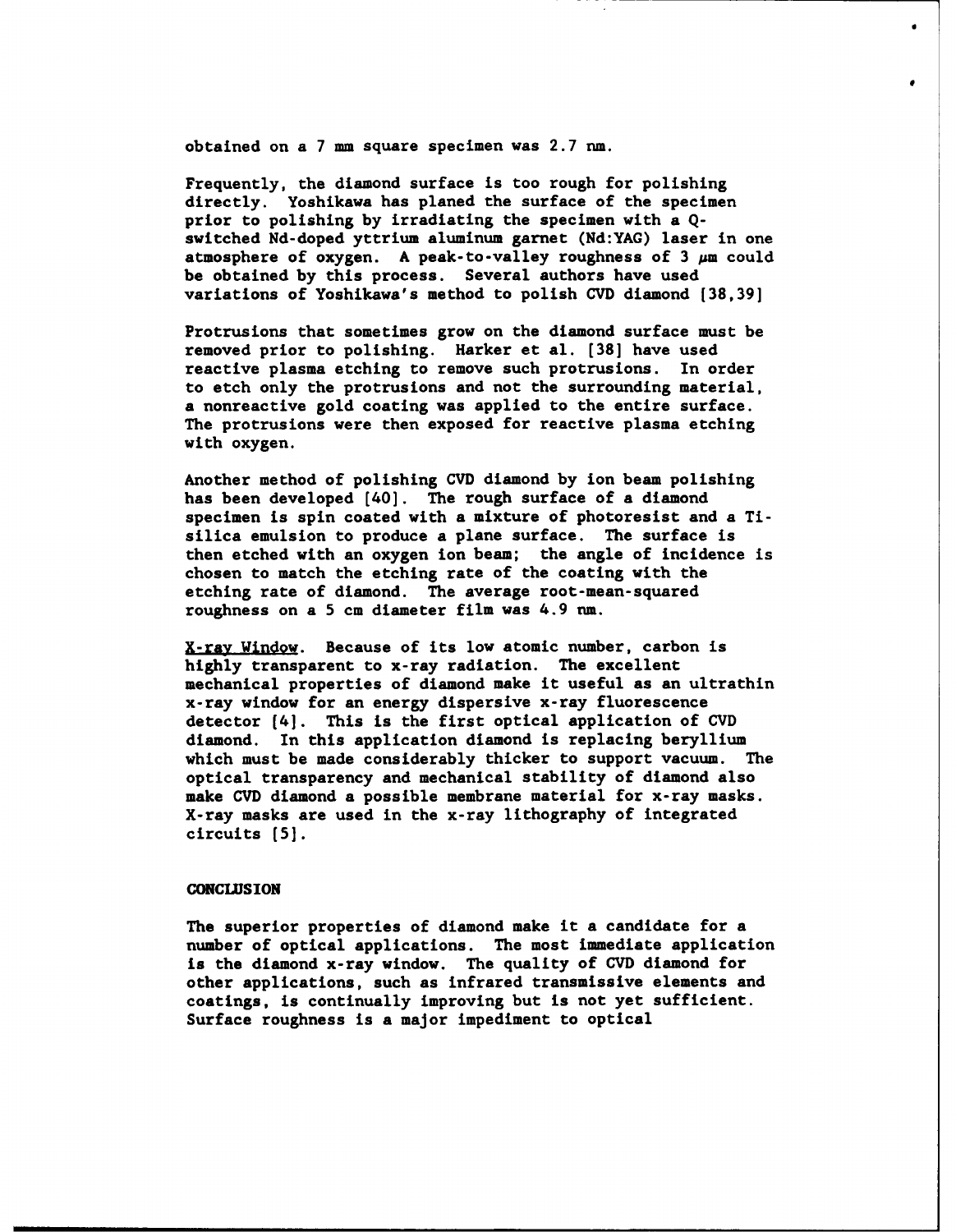applications. The ability to deposit smooth surfaces would make diamond considerably more attractive as an optical material. Polishing is being pursued as a means for making smooth **CVD** diamond surfaces. Diamond also has promise as a blue luminescent or laser material. Identifying and controlling the relevant luminescent defect centers will be needed to improve the quantum efficiencies of such devices.

#### REFERENCES

**1.** V.P. Varnin, B.V. Deryagin, D.V. Fedoseev, I.G. Teremetskaya, and **A.N.** Khodan, Soy. Phys. Crystallogr. 22, **513-515** (1977).

2. B.V. Spitsyn, L.L. Bouilov, and B.V. DerJaguin, **J.** Cryst. Growth **52, 219-226 (1981).**

**3. S.** Matsumoto, Y. Sato, **M.** Kamo, and **N.** Setaka, Jpn. **J. Appl.** Phys. 21, **L183 (1982).**

4. **M.G.** Peters, **J.L.** Knowles, **M.** Breen, and **J.** McCarthy, in SPIE Vol. **969 -** Diamond Optics II, edited **by A.** Feldman and **S.** Holly (SPIE, Bellingham WA, **1988) pp.** 217-224.

**5.** H. Windischmann and **G.F.** Epps, **J. Appl.** Phys. **68, 5665- 5673 (1990).**

**6.** Y. Taniguchi, K. Hirabayashi, K. Ikoma, **N.** Iwasaki, K. Kurihara, and **M.** Matsushima, Jpn. **J. Appl.** Phys. 28, **L1848-1850 (1989).**

**7. S.C.** Rand and **L.G.** DeShaser, Opt. Lett. **10,** 481-483 **(1985).**

**8.** C.B. Beetz, Jr., B.A. Lincoln, and D.R. Winn, in SPIE Vol. **1325 -** Diamond Optics **III,** edited **by A.** Feldman and **S.** Holly (SPIE, Bellingham WA, **1990) pp.** 240-252.

**9.** W.D. Partlow, R.E. Witkowski, and **J.P.** McHugh, in Applications of Diamond Films and Related Materials, Y. Tzeng, **M.** Yoshikawa, **M.** Murakawa, and **A.** Feldman, Editors (Elsevier Science Publishers B.V., Amsterdam, **1991) pp. 163-168.**

**10. M.** Kamo, Y. Sato, **S.** Matsumoto, and **N.** Setaka, **J.** Cryst. Growth **62,** 642-644 **(1983).**

**11.** K. Suzuki, **J.** Yasuda, and T. Inuzuka, T., **Appl.** Phys. Lett. **50, 728-729 (1987).**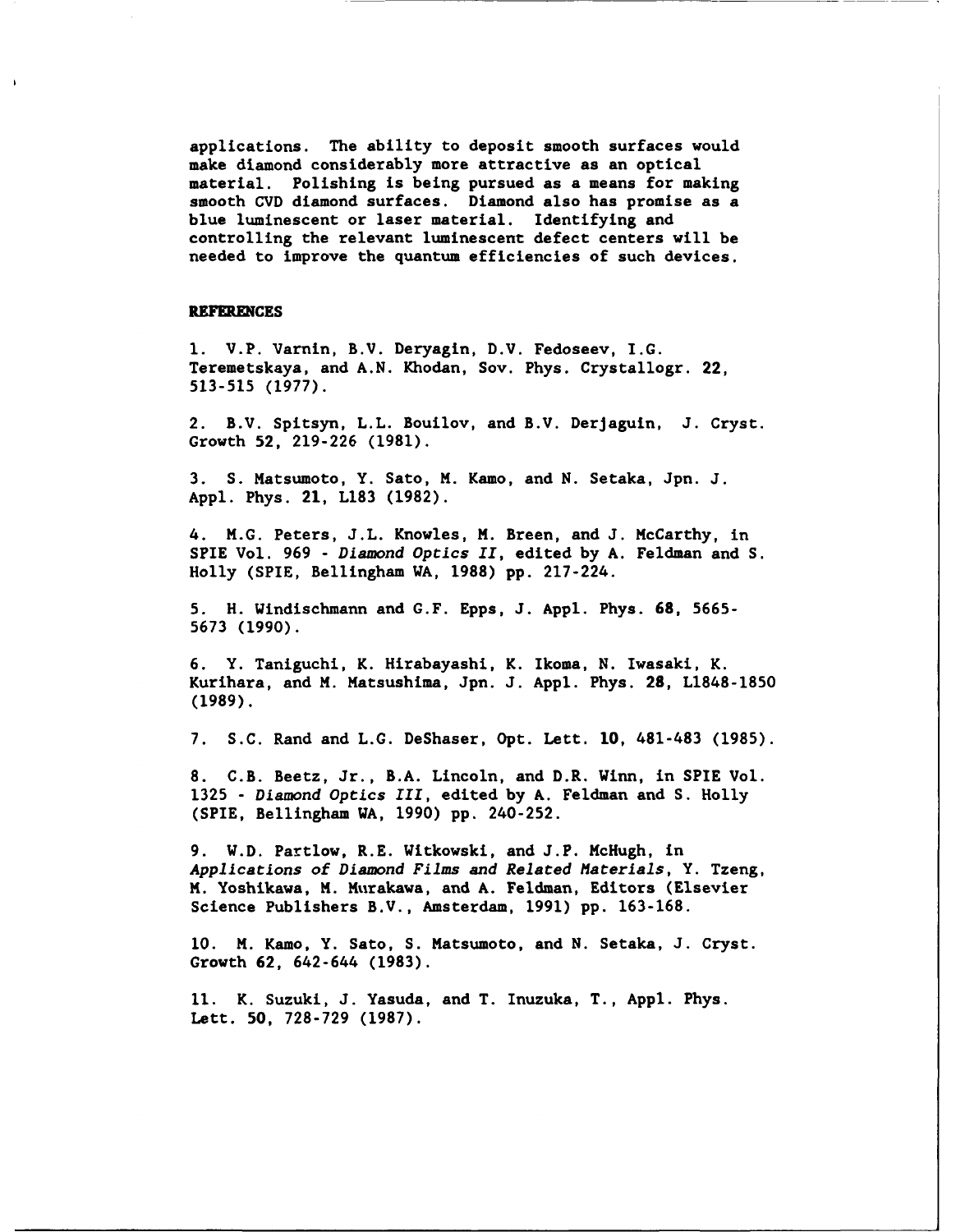12. **S.** Matsumoto, **S.,** Symp. Proc. 7th International Symposium Plasma Chem., 1985, pp. 79-84.

ł

13. S. Matsumoto, M. Hino, and T. Kobayashi, Appl. Phys. Lett. 51, 737-739 (1987).

14. Presented by A.B. Harker at the SPIE Diamond Optics IV Conference, San Diego, July 1991.

15. Y. Hirose and N. Kondo, Program and Book of Abstracts, Japan Applied Physics **1988** Spring Meeting, March 29, 1988, p.434; L.M. Hanssen, W.A. Carrington, J.E. Butler, and K.A. Snail, Materials Letters 7, 289-292 (1991).

16. Y. Hirose, and Y. Terasawa, Jpn. J. Appl. Phy. Part 2 **25,** L519 (1986).

17. C.-P. Chiang, D.L. Flamm, D.E. Ibbotson, and J.A. Mucha, **J.** Appl. Phys. 63, 1744-1748 (1988).

**18.** e.g., D.E. Meyer, R.O. Dillon, and J.A. Woollam, in Diamond and Diamond-Like Films, edited **by J.P.** Dismukes (The Electrochemical Society, Pennington **NJ, 1989) pp.** 494-499.

**19.** T.P. Ong and R.P.H. Chang, **Appl.** Phys. Lett. **55, 2063- 2065 (1989).**

20. **J.W.** Glesener, **A.A.** Morrish, and K.A. Snail, in Applications of Diamond Films and Related Materials, Y. Tzeng, **M.** Yoshikawa, M. Murakawa, and **A.** Feldman, Editors (Elsevier Science Publishers B.V., Amsterdam, **1991) pp. 347-351; J.W.** Glesener, **A.A.** Morrish, and K.A. Snail, **J. Appl.** Phys., in press.

21. M.W. Geis, H.I. Smith, **A.** Argoit, **J.** Angus, G.-H.M. Ma, **J.T.** Glass, **J.** Butler, **C.J.** Robinson, and R. Pryor, **Appl.** Phys. Lett. **58, 2485-2487 (1991).**

22. **J.F.** Prins and H.L. Gaigher, in **New** Diamond Science and Technology, Proceedings of the Second International Conference, R. Messier, **J.T.** Glass, **J.E.** Butler, and R. Roy, editors (Materials Research Society, Pittsburgh, **1991) pp. 561-566.**

**23.** Narayan, **J.,** Godbole, V.P. and White, C.W., Science **252,** 416-418 **(1991).**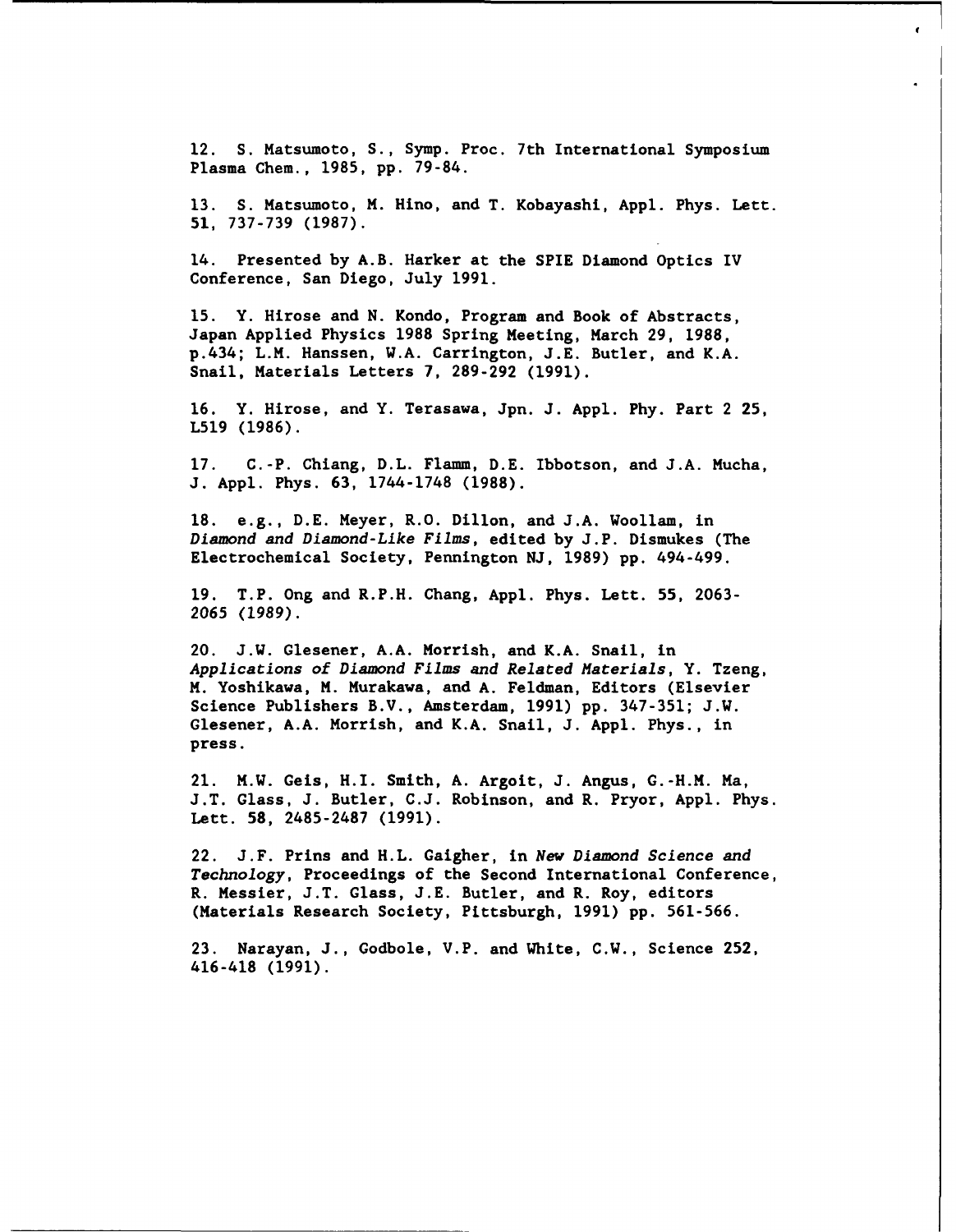24. **D.E.** Patterson, **B.J.** Bai, **C.J.** Chu, R.H. Hauge, and **J.L.** Margrave in New Diamond Science and Technology, Proceedings of the Second International Conference, R. Messier, **J.T.** Glass, **J.E.** Butler, and R. Roy, editors (Materials Research Society, Pittsburgh, **1991) pp.** 433-438.

**25. C.** Klein, T. Hartnet, R. Miller, and **C.** Robinson, in Diamond and Diamond-Like Materials, Proceedings of the Second International Symposium on Diamond Materials, **1991** (The Electrochemical Society, Inc., Pennington **NJ)** in press.

**26. S.** Musikant, Optical Materials (Marcel Dekker, New York and Basel, **1985) pp. 113-115.**

**27. C.E.** Johnson and W.A. Weimer, in SPIE Vol. 1146 **-** Diamond Optics II, edited **by A.** Feldman and **S.** Holly (SPIE, Bellingham WA, **1989) pp. 188-191.**

**28.** T. Feng in SPIE Vol. 1146 **-** Diamond Optics II, edited **by A.** Feldman and **S.** Holly (SPIE, Bellingham WA, **1989) pp. 159- 165.**

**29.** K.A. Snail, L.M. Hanssen, **A.A.** Morrish, and W.A. Carrington in SPIE Vol. 1146 **-** Diamond Optics II, edited **by A.** Feldman and **S.** Holly (SPIE, Bellingham WA, **1989) pp.** 144-151.

**30.** Y. Cong, R.W. Collins, **G.F.** Epps, and H. Windischmann, **Appl.** Phys. Lett. **58, 819-821 (1991).**

**31.** M.A. Akerman, J.R. McNeely, and R.E. Clausing, in SPIE Vol. **1325 -** Diamond Optics III, edited **by A.** Feldman and **S.** Holly (SPIE, Bellingham WA, **1990) pp. 170-177.**

**32.** X.H. Wang, L. Pilione, W. Zhu, W. Yarbrough, W. Drawl, and R. Messier, in SPIE Vol. **1325 -** Diamond Optics III, edited **by A.** Feldman and **S.** Holly (SPIE, Bellingham WA, **1990) pp. 160- 167.**

**33.** X.X. Bi, **P.C.** Eklund, **J.G.** Zhang, A.M. Rao, **T.A.** Perry, and **C.P.** Beetz, Jr., **J.** Mater. Res. **5, 811-817 (1990);** X.X. Bi, **P.C.** Eklund, **J.G.** Zhang, A.M. Rao, **T.A.** Perry, and **C.P.** Beetz, Jr., in SPIE Vol. 1146 **-** Diamond Optics II, edited **by A.** Feldman and **S.** Holly (SPIE, Bellingham WA, **1990) pp. 192-200.**

34. **A.J.** Gatesman, R.H. Giles, **J.** Waldman, L.P. Bourget, and R. Post, in SPIE Vol. **1325 -** Diamond Optics III, edited **by A.** Feldman and **S.** Holly (SPIE, Bellingham WA, **1990) pp. 170-177.**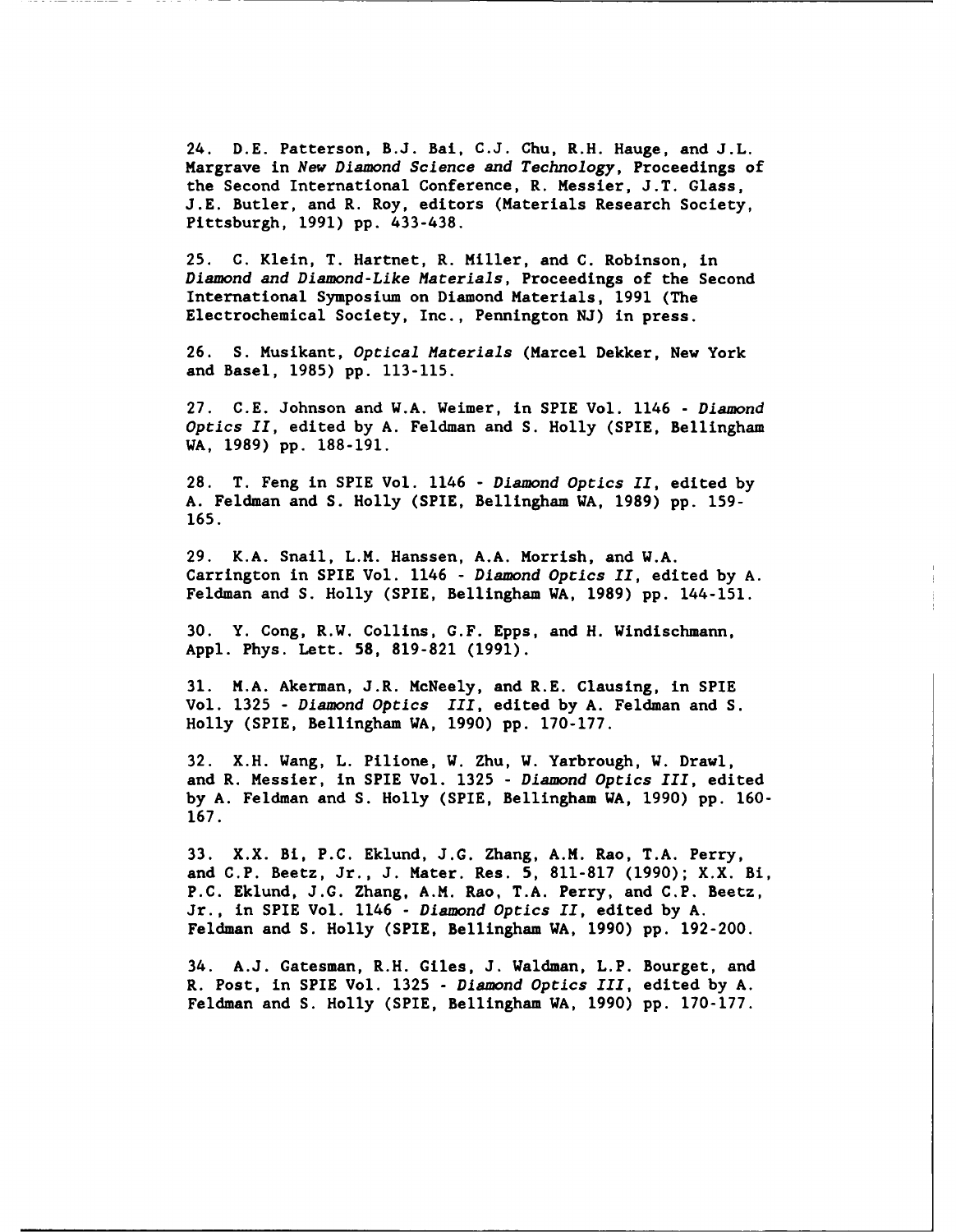35. E. Fritsch and D.V.G. Scarratt, in SPIE Vol. 1146 - Diamond Optics II, edited by A. Feldman and S. Holly (SPIE, Bellingham WA, 1989) pp. 210-206.

 $\overline{1}$ 

36. C. Wild, W. Muller-Sebert, T. Eckermann, and P. Koidl, in Applications of Diamond Films and Related Materials, Y. Tzeng, **M.** Yoshikawa, **M.** Murakawa, and **A.** Feldman, Editors (Elsevier Science Publishers B.V., Amsterdam, **1991) pp. 197-205.**

**37. M.** Yoshikawa, in SPIE Vol. **1325 -** Diamond Optics III, edited **by A.** Feldman and **S.** Holly (SPIE, Bellingham WA, **1990) pp.** 210-221.

**38.** A.B. Harker, **J.** Flintoff, **J.F.** and DeNatale, in SPIE Vol. **1325 -** Diamond Optics III, edited **by A.** Feldman and **S.** Holly (SPIE, Bellingham WA, **1990) pp. 222-229.**

**39.** T.P. Thorpe, **A.A.** Morrish, L.M. Hanssen, **J.E.** Butler, and K.A. Snail, in SPIE Vol. **1325 -** Diamond Optics III, edited **by A.** Feldman and **S.** Holly (SPIE, Bellingham WA, **1990) pp. 230- 237.**

40. B.G. Bovard, T. Zhao, and **H.S.** Macleod, in SPIE Vol. 1534, Diamond Optics IV (1991), in press.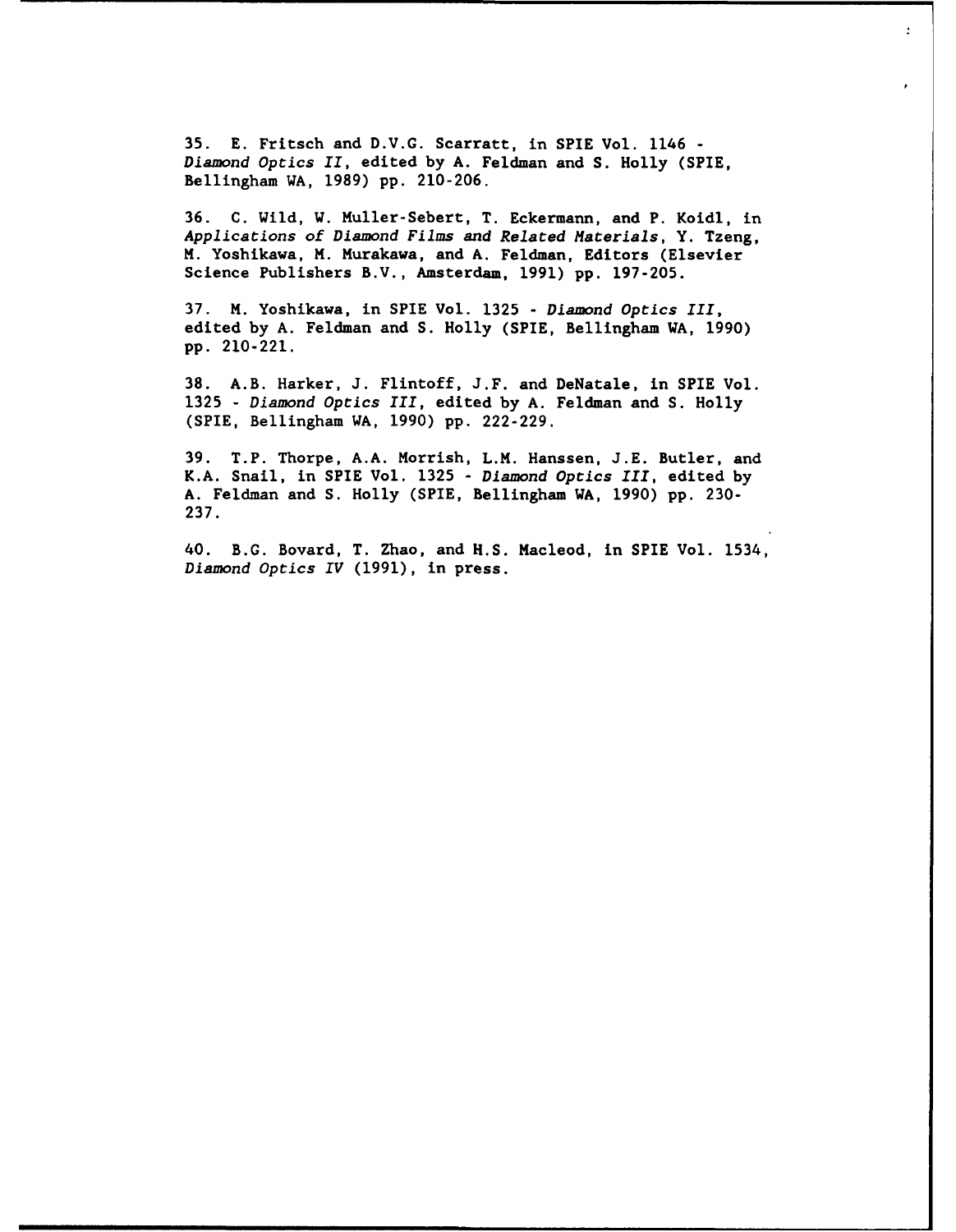## **FY91 ONR DOMES ARI CONTRACTORS**

Dr. Duncan W. Brown Dr. William A. Goddard, III<br>Advanced Technology Materials. Inc. Director. Materials and Molecular Advanced Technology Materials, Inc. Director, Materials and Simulation Center 520-B Danbury Road New Milford, **CT** 06776 **Beckman Institute (203)** 355-2681 California Institute of Technology

Dr. Mark **A.** Cappelli **(818)** 356-6544 Stanford University Fax: **(818) 568-8824** Mechanical Engineering Dept. Stanford, **CA** 94305 Dr. David Goodwin

Dr. R. P. H. Chang Pasadena, CA 91125 Materials Science **&** Engineering Dept. **(818)** 356-4249 2145 Sheridan Road Evanston, IL **60208** Dr. Alan Harker **(312) 491-3598** Rockwell Int'l Science Center

Dr. Bruce Dunn P.O. Box **1085** Chemistry Department **(805) 373-4131** Los Angeles, **CA** 90024

Leader. Optical Materials Group **30500** Mound Road Ceramics Division Warren, **MI 48090-9055** Materials Science **&** Engineering Lab **(313) 986-1305** NIST Fax: **(313) 986-8697** Gaithersburg, MD **20899** E-mail: sharris@gmr.com **(301) 975-5740**

Department of Physics Laboratories, Ltd. University of Cambridge London Road Madingley Road England Cambridge **CB3 OHE** 44-279-29531, ext. 2284 England **44-223-337733, ext. 7318** Dr. Kelvin Higa

Pasadena, **CA 91125**

(415) 723-1745 California Institute of Technology Mechanical Engineering **Dept.**

1049 Camino Dos Rios **UCLA** Thousand Oaks, **CA 91360**

**(213) 825-1519** Mr. Stephen **J.** Harris General Motors Research Laboratories Dr. Al Feldman Physical Chemistry Department

Dr. Rudolph A. Heinecke Dr. John Field Standard Telecommunication Cavendish Laboratory Harlow, Essex **CM17 9MA**

> Code 3854 Naval Weapons Center China Lake, CA 93555-6001

> > Enclosure **(1)**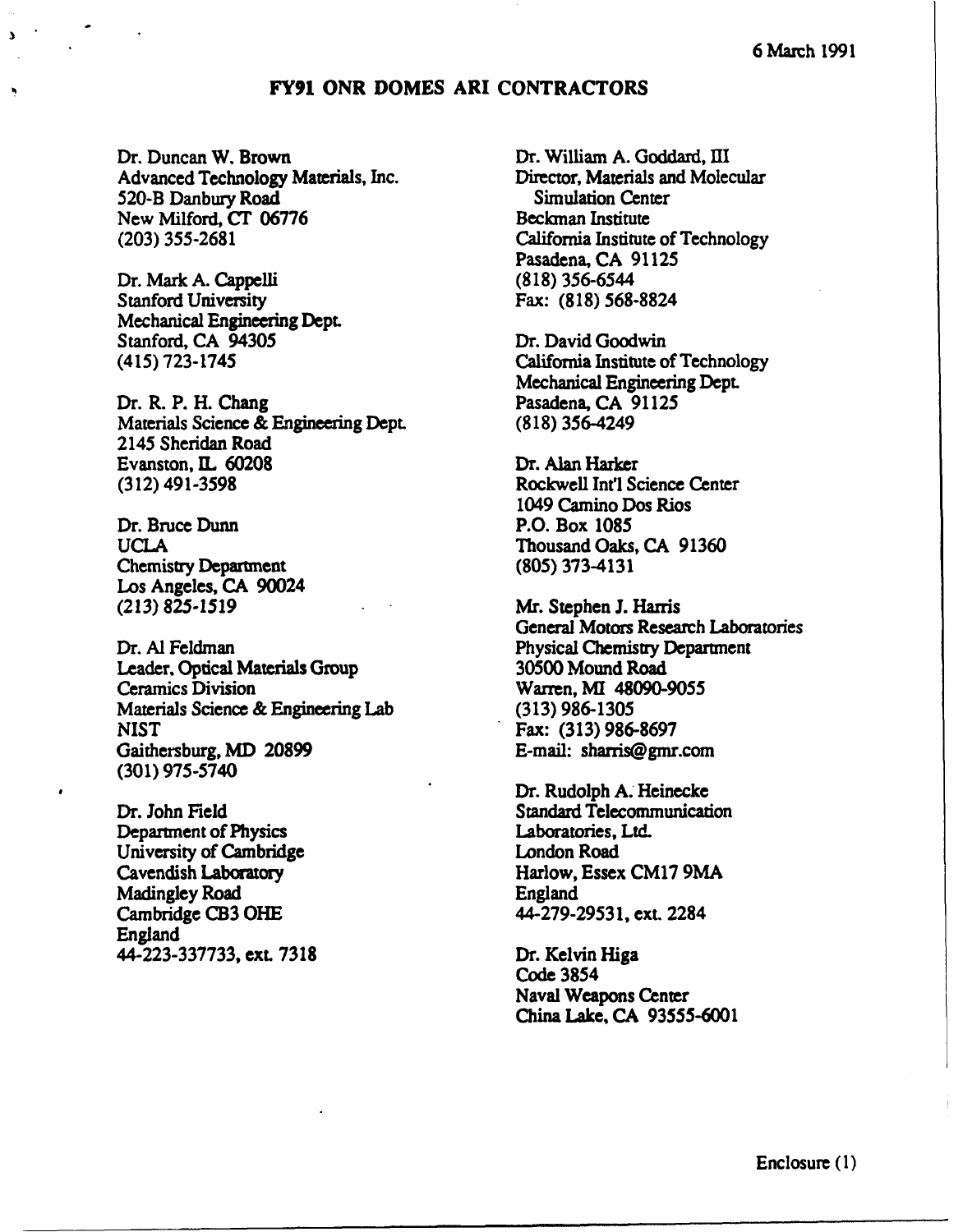Dr. Curt E. Johnson Dr. George Walrafen<br>
Code 3854 Howard Iniversity Code **3854** Howard University Naval Weapons Center **Chemisty Department China Lake, CA 93555-6001 525 College** Street N.W. **(619)** 939-1631 Washington, **D.C. 20059**

Dr. **J. J.** Mecholsky, Jr. University of Florida Dr. Aaron Wold Materials Science & Engineering Dept. **Brown University**<br>
256 Rhines Hall Chemistry Department<br>
Gainesville, FL 32611 **Providence, RI 02912** (904) 392-1454 (401) **863-2857**

Dr. Rishi Raj Dr. Wally Yarborough<br>
Cornell University<br>
Materials Science & Engineering Dept.<br>
Ithaca, NY 14853 University Park, PA 16802 **(607)** 255-4040 (814) 865-7102

Dr. Rustum Roy Pennsylvania State University Materials Research Laboratory University Park, PA **16802** (814) **865-2262**

Dr. James **A.** Savage Royal Signals **&** Radar Establishment **St.** Andrews Road Great Malvern, Worcs WR14.3PS England 01-44-684-895043

Dr. Y. T. Tzeng Auburn University Electrical Engineering **Dept.** Auburn, **AL** 36849 **(205) 884-1869**

Dr. Terrell **A.** Vanderah Code 3854 Naval Weapons Center China Lake, **CA 93555-6001 (619)** 939-1654

**(202)** 636-6897/6564

ł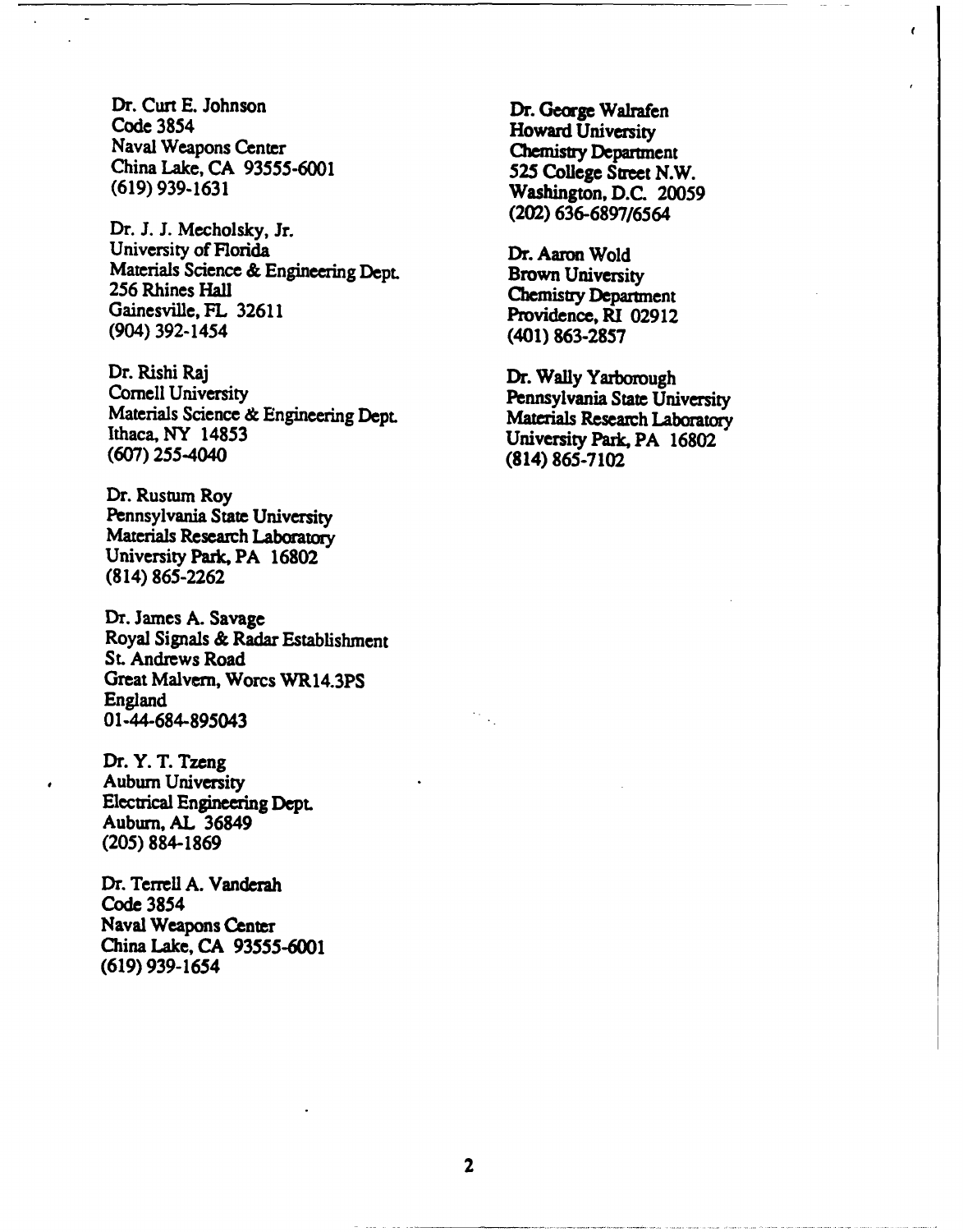## **DISTRIBUTION LIST**

Mr. James Arendt Dr. John Field<br>Hughes Aircraft Company Department of Physics Hughes Aircraft Company Department of Physics<br>
8433 Fallbrook Ave. 270/072 University of Cambridge **8433** Fallbrook Ave. **270/072** University of Cambridge Canoga Park, CA 91304<br>(838) 702-2890

Mr. Larry Blow<br>General Dynamics 1525 Wilson Blvd., Suite 1200 Arlington, VA 22209 **Dr. William A. Goddard, III**<br>
(703) 284-9107 **Director, Materials and Mole** 

Mr. Ellis Boudreaux Beckman Institute<br>
Code AGA California Institute **Air Force Armament Laboratory** Eglin AFB, FL 32542 **(818)** 356-6544

Dr. Duncan W. Brown Advanced Technology Materials, Inc. Dr. David Goodwin<br>520-B Danbury Road California Institute o 520-B Danbury Road California Institute of Technology<br>New Milford, CT 06776 Mechanical Engineering Dept. **(203)** 355-2681 Pasadena, **CA** 91125

Dr. Mark **A.** Cappelli Stanford University Dr. Kevin Gray Mechanical Engineering Dept.<br>
Standford, CA 94305<br>
Goddard Road Standford, CA 94305 (415) **723-1745** Northboro, MA **01532**

Dr. **R.** P. **H.** Chang Materials Science & Engineering Dept. Mr. Gordon Griffith<br>2145 Sheridan Road WRDCMLPL 2145 Sheridan Road<br>Evanston, IL 60208 **(312) 491-3598**

Cameron Station (ONR Code 1113PO)<br>Alexandria, VA 22314 800 North Quincy Stre (12 copies) Arlington, VA **22217-5000**

Dr. **Al** Feldman Dr. Alan Harker Leader, Optical Materials Group Rockwell Int'l Science Center<br>
Ceramics Division 1049 Camino Dos Rios Materials Science **&** Engineering Lab P.O. Box **1085 NIST** Thousand Oaks, CA **91360** Gaithersburg, MD **20899 (805) 373-4131 (301) 975-5740**

**Madingley Road** Cambridge **CB3 OHE** General Dynamics **44-223-337733,** ext. **7318**

**(703) 284-9107** Director, Materials and Molecular Simulation Center California Institute of Technology<br>Pasadena, CA 91125 Fax: **(818)** 568-8824

Mechanical Engineering Dept. **(818)** 356-4249

**(508) 393-5968**

Wright-Patterson AFB, OH 45433

Dr. H. Guard Defense Documentation Center **Office of Chief of Naval Research** 800 North Quincy Street

1049 Camino Dos Rios

Enclosure (2)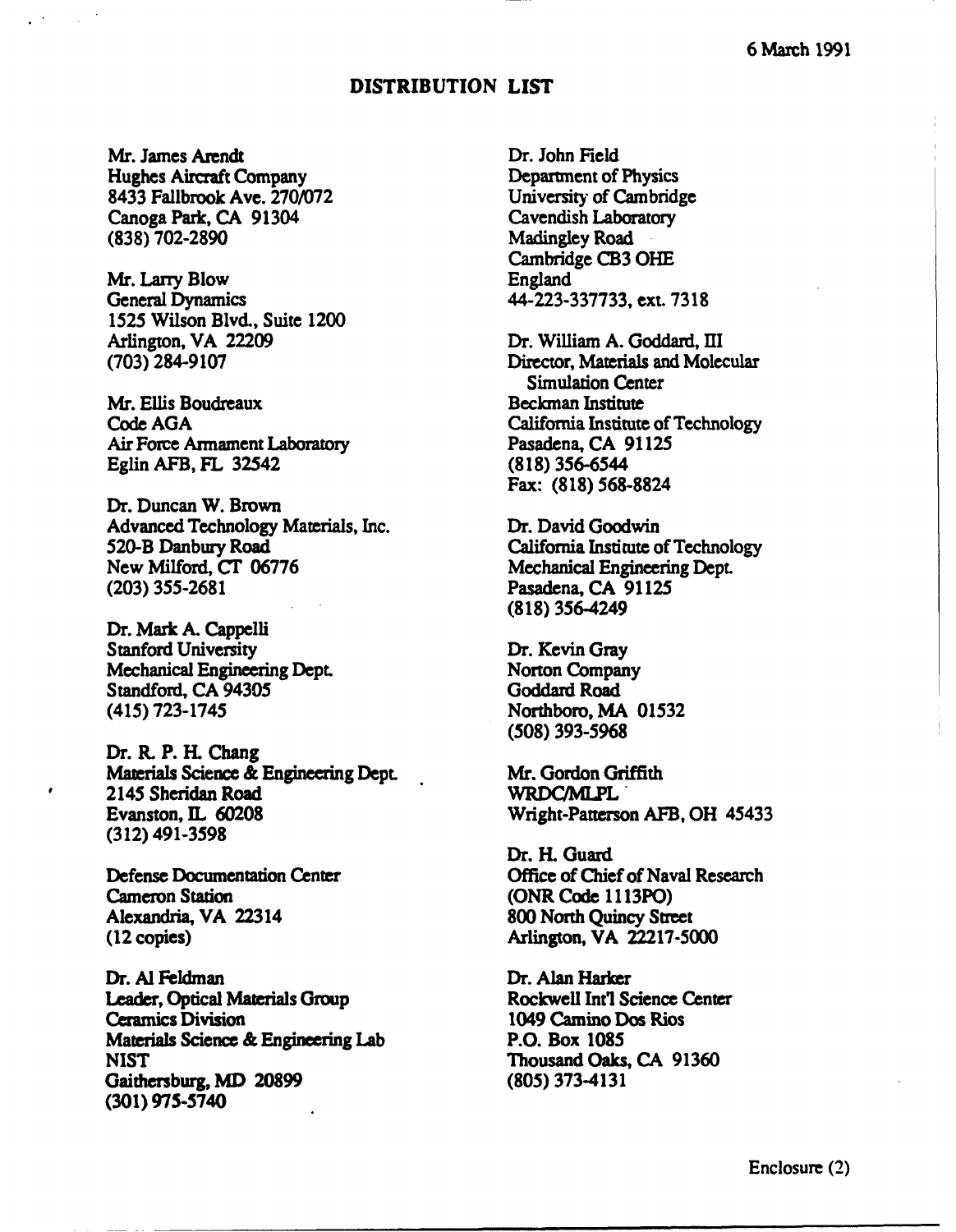Mr. Stephen J. Harris Ms. Carol R. Lewis General Motors Research Laboratories Jet Propulsion Laboratory Physical Chemistry Department 4800 Oak Grove Drive<br>30500 Mound Road Mail Stop 303-308 Warren, **MI 48090-9055** Pasadena, **CA 91109 (313) 986-1305 (818) 354-3767** Fax: **(313) 986-8697** E-mail: sharris@gmr.com Dr. **J. J.** Mecholsky, Jr.

Standard Telecommunication **256** Rhines Hall Laboratories, Ltd. Gainesville, FL 32611<br>
London Road (904) 392-1454 Harlow, Essex **CM17 9MA** England Dr. Russ Messier

Dr. Curt **E.** Johnson University Park, PA **16802** Naval Weapons Center China Lake, **CA 93555-6001 Mr.** Mark **Moran (619) 939-1631** Code **3817**

Officer in Charge Naval Surface Weapons Center Mr. Ignacio **Perez** White Oak Laboratory Code **6063** 10901 New Hampshire Naval Air Development Center Silver Spring, MD **20903-5000** Warminster, PA **18974**

Mr. M. Kinna Office of Chief of Naval Research Mr. **C.** Dale Perry **(ONT** Code **225) U.S.** Army **Missile** Command 800 North Quincy Street **AMSMI-RD-ST-CM**<br>Arlington, VA 22217-5000 Redstone Arsenal, AL

Dr. Paul Klocek Mr. Bill Phillips Texas Instruments Crystallume Manager, Advanced Optical Materials Branch **125** Constitution Drive **13531** North Central Expressway Menlo Park, CA 94025 P.O. Box **655012, MS 72** (415) **324-9681** Dallas, Texas **75268** (214) **995-6865** Dr. Rishi Raj

**30500** Mound Road Mail Stop **303-308**

University of Florida Dr. Rudolph A. Heinecke Materials Science & Engineering Dept. London Road (904) 392-1454

 $\mathbf{t}$ 

44-279-29531, ext. 2284 Pennsylvania State University Materials Research Laboratory Code 3854 (814) **865-2262**

Naval Weapons Center Dr. Larry Kabacoff (Code R32) China Lake, CA 93555-6001

(215)441-1681

Arlington, VA **22217-5000** Redstone Arsenal, **AL 35898-5247**

Cornell University Materials Science & Engineering Dept Ithaca, NY 14853 **(607)** 255-4040

2